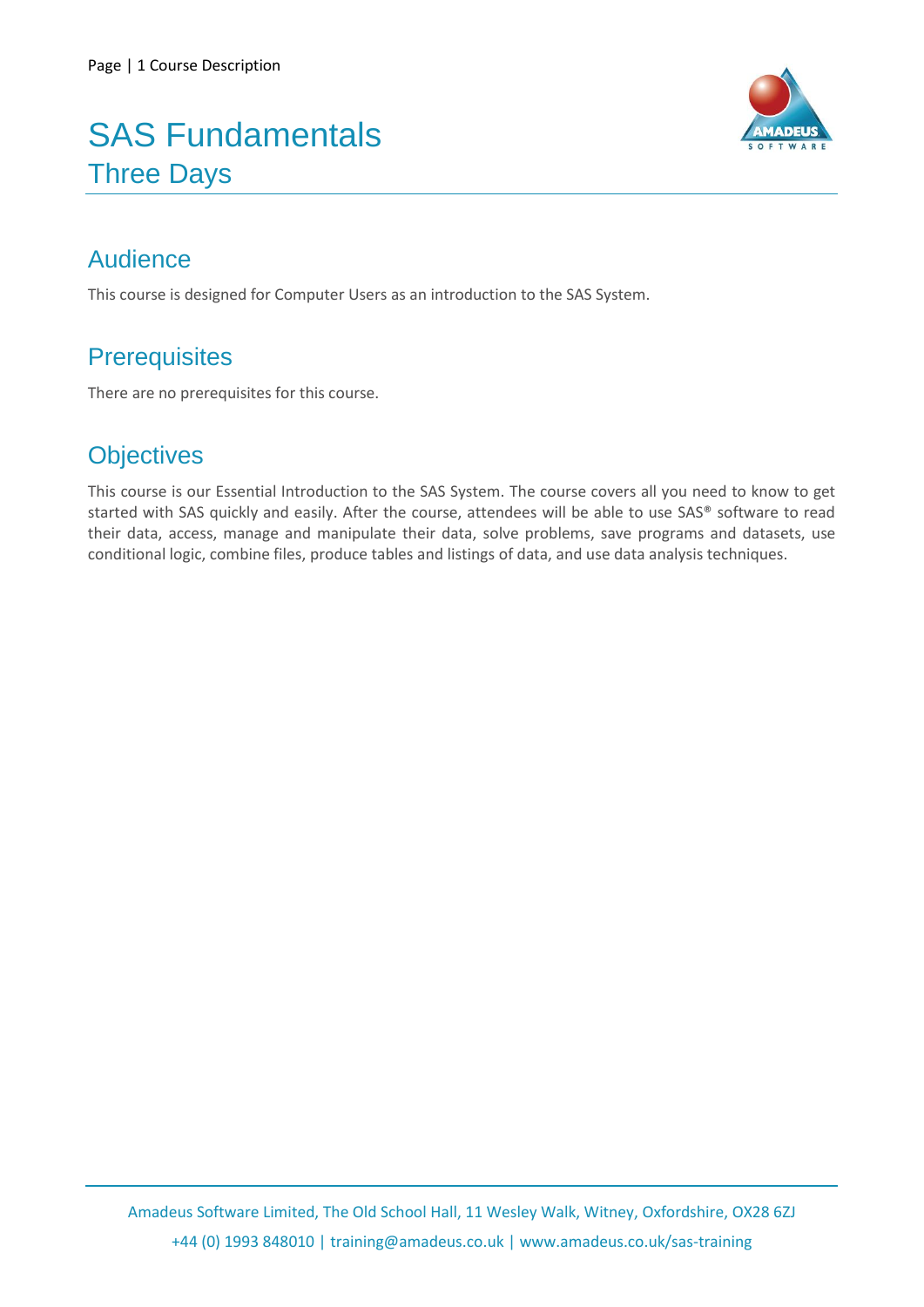# SAS Fundamentals Three Days



### **Topics**

- F1 Introduction
	- > What is SAS?
	- > SAS Software and Solutions
	- > Introduction to the SAS Environment
	- > Using the Display Manager System (DMS)
	- > Using SAS Enterprise Guide
	- > Working with SAS Programs in Enterprise Guide
	- > Using SAS Studio
	- > SAS System Walkthrough

#### F3 Importing Data into SAS

- > Reading Data
- > Accessing Other Data Sources
- > Importing Text Files
- > Accessing PC Files and Databases
- > IMPORT Procedure
- > EXPORT Procedure

#### F5 Manipulating Data

- > Introduction to How the DATA Step Works
- > WHERE, KEEP, DROP & RENAME Options and Statements
- > Functions
- > Accumulators

### F2 Writing SAS Programs

- > Working with SAS Data Libraries
- > Structure of a SAS Program
- > Rules of the SAS Language
- > Table Structures
- > Interpreting the SAS Log
- > Cancelling Submitted Code

#### F4 Programming with the DATA Step

- > Creating SAS Variables
- > Reading SAS Data Sets
- > Conditional Processing
- > Creating Multiple Subsets
- > Missing Values
- > Common DATA Step Statements

#### F6 Labels and Formats

- > Labels
- > Formats and Informats
- > Proc FORMAT

#### F7 Combining SAS Tables

- > Sorting
- > Appending
- > Merging
- F8 Dates and Times
	- > How Dates and Times are stored in SAS
	- > Date and Time Informats/Formats
	- > Date and Time Functions
	- > YEARCUTOFF Option (Optional)

Amadeus Software Limited, The Old School Hall, 11 Wesley Walk, Witney, Oxfordshire, OX28 6ZJ +44 (0) 1993 848010 | training@amadeus.co.uk | www.amadeus.co.uk/sas-training